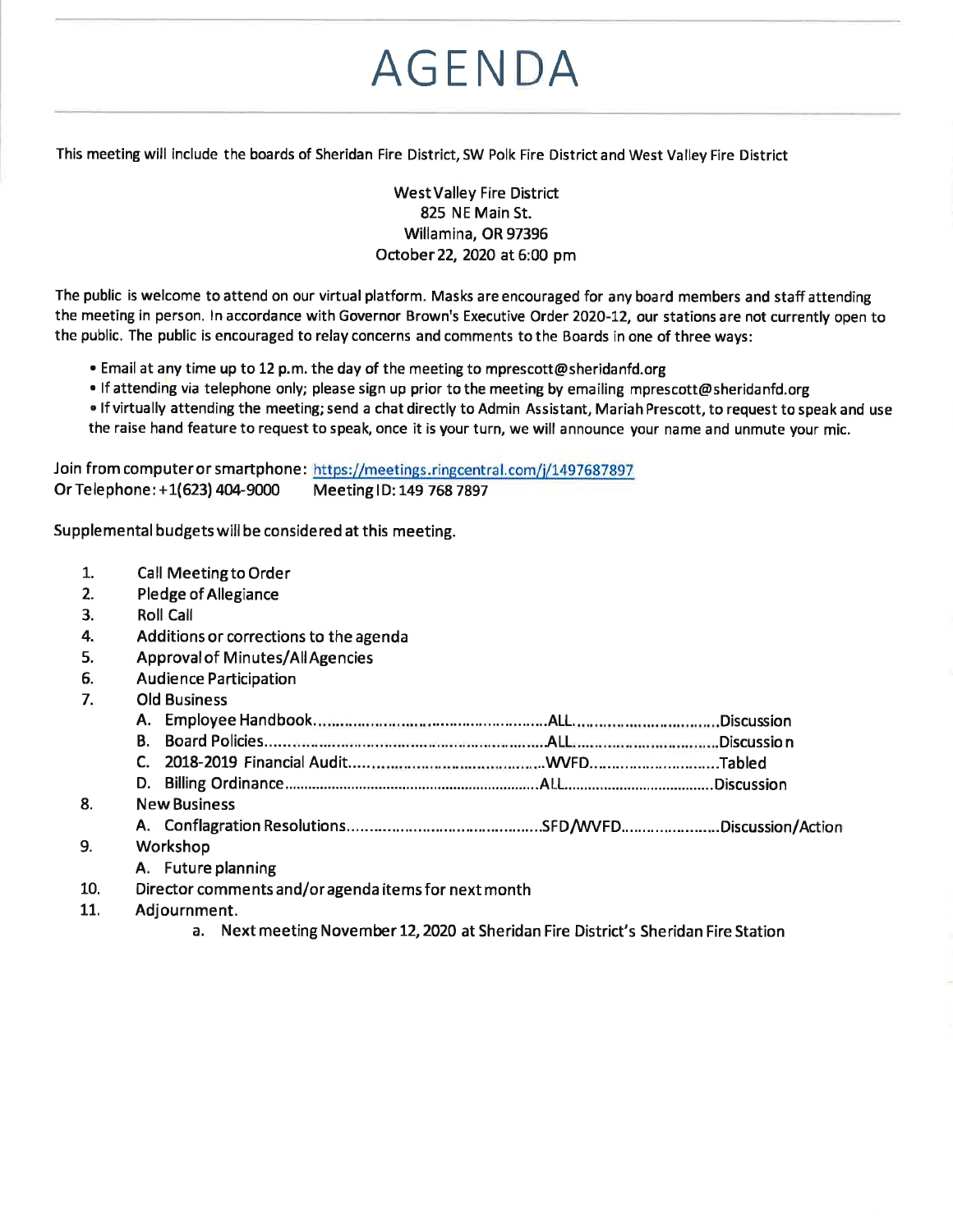#### **Minutes for Regular Joint Board Meeting on October 8, 2020 6 PM Sheridan/SW Polk/West Valley Fire Districts Joint Regular Board Meeting 825 NE Main St. Willamina, OR 97396** Meeting was held virtually via RingCentral Meetings

|                               | <b>Board Members Absent</b>  |                                  |                               |
|-------------------------------|------------------------------|----------------------------------|-------------------------------|
| <b>Sheridan Fire District</b> | <b>SW Polk Fire District</b> | <b>West Valley Fire District</b> |                               |
| Scot Breeden                  | Rod Watson                   | <b>Rick Mishler</b>              | <b>None</b>                   |
| <b>Tammy Heidt</b>            | Bob Davis (V)                | Gary Brooks                      |                               |
| <b>Brice Ingram</b>           | Keith Moore                  | Connie Brown                     |                               |
| Carol Harlan                  | Bruce Sigloh (V)             | <b>Chris Greenhill</b>           | <b>Administration Present</b> |
| Vacant                        | <b>Frank Pender</b>          | Roy Whitman (V)                  | <b>Fred Hertel</b>            |
|                               |                              |                                  | <b>Mariah Prescott</b>        |
|                               |                              |                                  | Damon Schulze (V)             |

| <b>GENERAL BUSINESS</b>                             |        |                                                                                                                                                                                                                                                                                                                                                                                                                                                                                                                                                                                                                                                                                                                                                                                                                                                                                                                                                                                                                                                                             |  |
|-----------------------------------------------------|--------|-----------------------------------------------------------------------------------------------------------------------------------------------------------------------------------------------------------------------------------------------------------------------------------------------------------------------------------------------------------------------------------------------------------------------------------------------------------------------------------------------------------------------------------------------------------------------------------------------------------------------------------------------------------------------------------------------------------------------------------------------------------------------------------------------------------------------------------------------------------------------------------------------------------------------------------------------------------------------------------------------------------------------------------------------------------------------------|--|
| <b>Call to Order</b>                                |        | President Rick Mishler, West Valley Fire District, opened the meeting at 6:02 pm.<br>Each agency has a quorum of directors and will allow deliberation, decision making<br>and will take public comment per the posted agenda.                                                                                                                                                                                                                                                                                                                                                                                                                                                                                                                                                                                                                                                                                                                                                                                                                                              |  |
| <b>Additions or</b><br>corrections to the<br>agenda |        | Mishler added "investigation of the board" to the agenda.                                                                                                                                                                                                                                                                                                                                                                                                                                                                                                                                                                                                                                                                                                                                                                                                                                                                                                                                                                                                                   |  |
| <b>Approval of Minutes-</b><br><b>ALL</b>           | Action | <b>Motion: Rod Watson Second: Frank Pender</b><br>Move to approve the minutes from the joint board meeting from September 24 <sup>th</sup> .<br><b>Discussion: None.</b><br>SFD- Motion approved unanimously.<br>SWP- Motion approved unanimously.<br>WVFD- Motion approved unanimously.                                                                                                                                                                                                                                                                                                                                                                                                                                                                                                                                                                                                                                                                                                                                                                                    |  |
| Roy Whitman arrived at 6:15 PM                      |        |                                                                                                                                                                                                                                                                                                                                                                                                                                                                                                                                                                                                                                                                                                                                                                                                                                                                                                                                                                                                                                                                             |  |
| <b>Financial Reports -</b><br><b>ALL</b>            | Action | <b>SFD</b><br>Motion: Carol Harlan Second: Brice Ingram<br>Move to approve the financial report including bills as written.<br><b>Discussion: None.</b><br>Motion approved unanimously.<br><b>SW Polk</b><br>Motion: Bob Davis Second: Bruce Sigloh<br>Move to approve the financial report as written.<br>Discussion: Watson asked about conflagration and grant revenue to clarify that<br>those are only the amounts received so far. Revenue will be added to these line<br>items as new grants or conflagrations are completed. Watson, also, asked about<br>the professional fees already being half spent for the year. Hertel clarified that this<br>was the grant writers fee to complete the Coronavirus Relief Fund (CRF)<br>Reimbursements and that the resolution accepting the funds has already been<br>approved and added money to this line item. Watson asked about the volunteer<br>association's appreciation expenses. Hertel clarified that those expenses are for<br>the volunteer appreciation program and are usually things like dinner for their |  |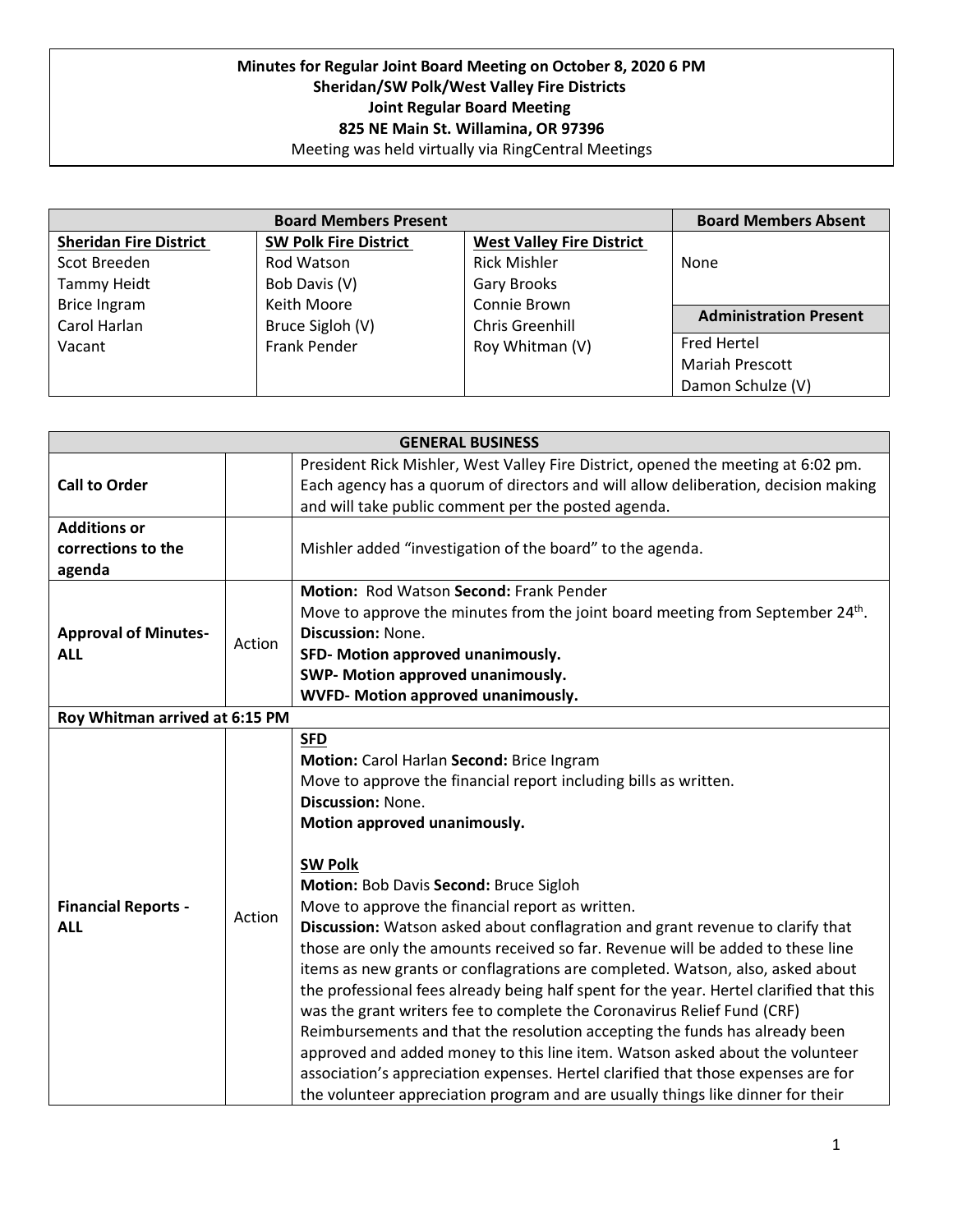|                             |        | business meetings. Moore asked what the pig tracheas were for. These were for                                                                                              |  |  |
|-----------------------------|--------|----------------------------------------------------------------------------------------------------------------------------------------------------------------------------|--|--|
|                             |        | <b>EMS</b> trainings.                                                                                                                                                      |  |  |
|                             |        | Motion approved unanimously.                                                                                                                                               |  |  |
|                             |        |                                                                                                                                                                            |  |  |
|                             |        | <b>WVFD</b><br>Brown asked for clarification on what the \$600 per month charge from "TIAA" is                                                                             |  |  |
|                             |        | for. Hertel stated this is the lease contract for the copier. This lease is rollover from                                                                                  |  |  |
|                             |        | turning in the last copier before the end of the lease, which increased the new                                                                                            |  |  |
|                             |        | copier's monthly rate.                                                                                                                                                     |  |  |
|                             |        |                                                                                                                                                                            |  |  |
|                             |        | Motion: Chris Greenhill Second: Connie Brown                                                                                                                               |  |  |
|                             |        | Move to approve the financial report as written.                                                                                                                           |  |  |
|                             |        | Discussion: Brooks asked several questions to help him better understand the                                                                                               |  |  |
|                             |        | financial reports. Mishler and Hertel explained some pieces and then Mishler                                                                                               |  |  |
|                             |        | suggested that a workshop be held to educate board members on how to read the                                                                                              |  |  |
|                             |        | financial report.                                                                                                                                                          |  |  |
|                             |        | Motion passes with Greenhill, Brown, Mishler, and Whitman voting aye and                                                                                                   |  |  |
|                             |        | Brooks voting nay.                                                                                                                                                         |  |  |
|                             |        | Todd Kimball from CFO Selections introduced himself. He was raised in Oregon and<br>is the son of a career firefighter. Kimball was hired by the three districts to review |  |  |
|                             |        | the financial systems and assist with making them more efficient and effective. A                                                                                          |  |  |
|                             |        | report provided by Kimball was distributed at the meeting. The report was                                                                                                  |  |  |
|                             |        | reviewed as a group and Kimball answered any questions presented to him.                                                                                                   |  |  |
|                             |        |                                                                                                                                                                            |  |  |
|                             |        | Motion: Chris Greenhill Second: Carol Harlan                                                                                                                               |  |  |
|                             |        | Move to continue using Todd Kimball to work for 10 hours a month for 90 days at a                                                                                          |  |  |
| <b>Financial Review</b>     |        | rate of \$165 per hour and allow the Chief to sign a contract for such work.                                                                                               |  |  |
|                             |        | Discussion: Discussion was held that these funds could come from the CRF and                                                                                               |  |  |
|                             |        | conflagration revenue.                                                                                                                                                     |  |  |
|                             |        | SFD- Motion approved unanimously.                                                                                                                                          |  |  |
|                             |        | SWP- Motion approved unanimously.                                                                                                                                          |  |  |
|                             |        | WVFD- Motion approved unanimously.                                                                                                                                         |  |  |
|                             |        | Ingram suggested a report after the 90 days to let the boards know what progress                                                                                           |  |  |
|                             |        | has been made and what still needs done.                                                                                                                                   |  |  |
| <b>OLD BUSINESS</b>         |        |                                                                                                                                                                            |  |  |
|                             |        | The handbook has been reviewed and approved by the attorneys. The attorney                                                                                                 |  |  |
| <b>Employee Handbook -</b>  |        | pointed out that some of the content in the handbook is included in union                                                                                                  |  |  |
| <b>ALL</b>                  |        | negotiations so the handbook should not be approved until the union contract is                                                                                            |  |  |
|                             |        | ready for approval.                                                                                                                                                        |  |  |
| <b>Board Policies - ALL</b> |        | Tabled. The policies have been sent to the attorney and the review is not complete                                                                                         |  |  |
| 2018-2019 Audit -           |        | yet.<br>Balance sheets were distributed at the meeting. The audit has been promised to be                                                                                  |  |  |
| <b>WVFD</b>                 |        | done by October 22nd.                                                                                                                                                      |  |  |
| <b>Billing Ordinance</b>    |        | Staff are still working on developing options for this topic.                                                                                                              |  |  |
| <b>West Valley Fire</b>     |        | Memo was provided in the board packet from McMinnville Fire Department to                                                                                                  |  |  |
| <b>District</b>             |        | West Valley Fire District.                                                                                                                                                 |  |  |
| <b>NEW BUSINESS</b>         |        |                                                                                                                                                                            |  |  |
| Conflagration               | Action | Motion: Scot Breeden Second: Carol Harlan                                                                                                                                  |  |  |
| <b>Resolutions</b>          |        |                                                                                                                                                                            |  |  |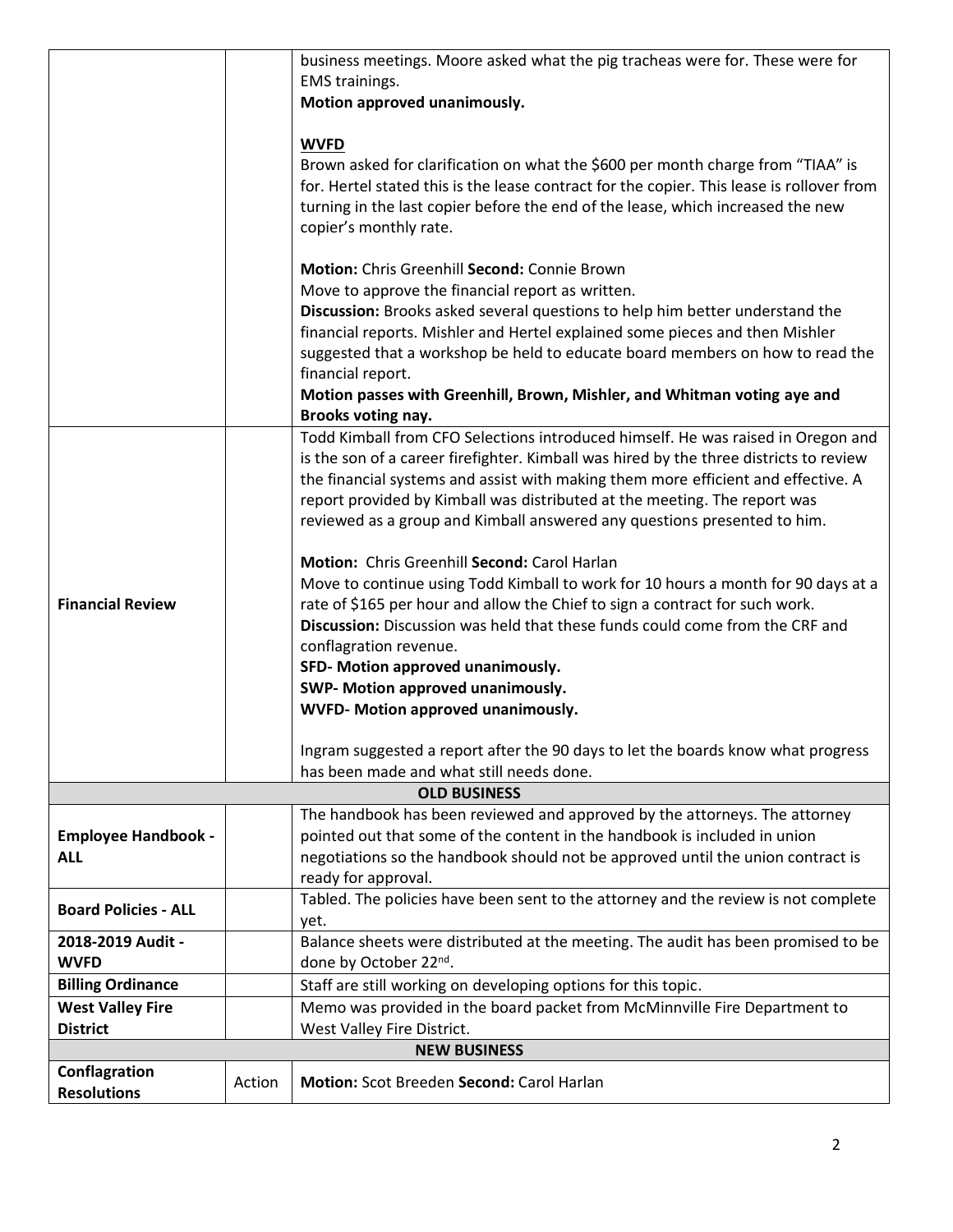|                               | Move to approve Resolution Number FY 2020-21-08 adopting a supplemental                                                                                             |
|-------------------------------|---------------------------------------------------------------------------------------------------------------------------------------------------------------------|
|                               | budget.                                                                                                                                                             |
|                               | Discussion: Clarification was made that the resolution is removing \$2,752 from the                                                                                 |
|                               | conflagration line item.                                                                                                                                            |
|                               | Motion approved unanimously.                                                                                                                                        |
|                               |                                                                                                                                                                     |
|                               | Breeden asked for clarification on how the conflagration tracking spreadsheet is<br>laid out. The spreadsheet is just to give a summary of the profits and does not |
|                               | show the calculations to get to those numbers. Ingram asked what extra liability is                                                                                 |
|                               | added to the districts by having a volunteer responding to conflagrations in a                                                                                      |
|                               | district vehicle. This does not add any additional liability than any other volunteers                                                                              |
|                               | which is covered under the district's workers compensation and automotive                                                                                           |
|                               | insurance.                                                                                                                                                          |
|                               | Motion: Carol Harlan Second: Tammy Heidt                                                                                                                            |
|                               | Move to approve Resolution Number FY 2020-21-09 and FY 2020-21-10 adopting                                                                                          |
|                               | supplemental budgets.                                                                                                                                               |
|                               | Discussion: None.                                                                                                                                                   |
|                               | Motion approved unanimously.                                                                                                                                        |
|                               | Staff report was provided in the board packet.                                                                                                                      |
|                               |                                                                                                                                                                     |
|                               | Motion: Carol Harlan Second: Tammy Heidt                                                                                                                            |
| <b>E8911 Surplus</b>          | Move to surplus E8911 and allow the chief to sign any necessary documentation.                                                                                      |
|                               | Discussion: Clarification was given that this apparatus is already removed from<br>response and is not able to hold water anymore.                                  |
|                               | Motion passes with Harlan, Heidt, and Ingram voting aye and Breeden nay vote.                                                                                       |
|                               |                                                                                                                                                                     |
|                               |                                                                                                                                                                     |
|                               | Mishler distributed a proposed plan to develop a professional development and                                                                                       |
|                               | training program. The administrative staff will be developing this program.                                                                                         |
|                               | Motion: Gary Brooks Second: Bob Davis                                                                                                                               |
|                               | Move to direct staff to use a 40/40/20 split on \$50,000 to develop and implement                                                                                   |
| Professional                  | a professional development and training program.                                                                                                                    |
| <b>Development Training</b>   | Discussion: Discussion was held that there should not be funds allocated to the                                                                                     |
| and Funding                   | program before it is developed. Harlan and Ingram state that they think it should                                                                                   |
|                               | be budgeted for in the next budget year, which would give additional development                                                                                    |
|                               | time to staff.                                                                                                                                                      |
|                               | Motion dies and direction given to the staff to develop a program and bring it                                                                                      |
|                               | back to the board.                                                                                                                                                  |
|                               | Mishler asked if there is a date that works for everyone to have a financial                                                                                        |
| Not included on               | document workshop. No date was set, discussion tabled.                                                                                                              |
| agenda                        |                                                                                                                                                                     |
|                               | Mishler expressed concern that the finance officer does not accrue overtime pay<br>while the administrative assistant does. Mishler requests this is reviewed.      |
|                               | Mishler requested an update on the investigation about allegations against board                                                                                    |
| <b>Investigation of Board</b> | members by staff. Hertel stated that the investigation is still on going and that he                                                                                |
| <b>Members</b>                | has no further information to share at this time.                                                                                                                   |
|                               | <b>COMMENTS</b>                                                                                                                                                     |
|                               | Hertel reviewed the new ambulance services area agreement report and the call                                                                                       |
|                               | coverage report provided in the board packets. Hertel stated he will be taking                                                                                      |
| <b>Chief's Report</b>         | vacation next week and the last week in October. The four portable ventilators<br>funded by the Spirit Mountain Community Fund Grant arrived this week and will be  |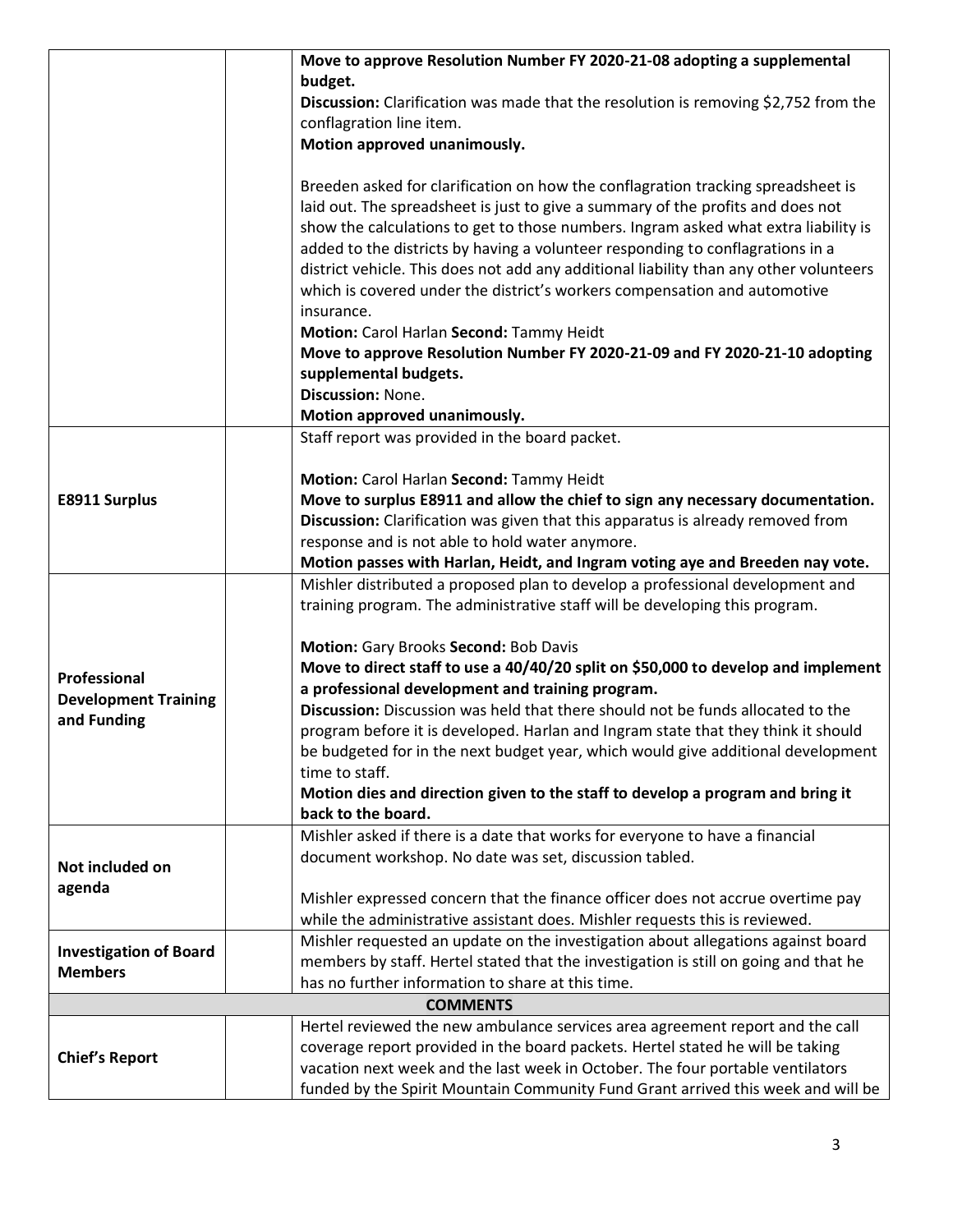|  | put in service once training of staff has been complete. The SW Polk volunteers                |  |
|--|------------------------------------------------------------------------------------------------|--|
|  | have voted to hold a virtual open house. They also will be hosting a drive through             |  |
|  | pumpkin pick up at the new Rickreall Station on October 22 <sup>nd</sup> . Sheridan Volunteers |  |
|  |                                                                                                |  |
|  | have voted to hold a drive through cocoa pick up after the Christmas Lights parade             |  |
|  | in lieu of the cocoa with Santa event they normally hold to maintain COVID                     |  |
|  | compliance. Both volunteer associations voted to hold a joint banquet in January.              |  |
|  | Dallas Fire has notified the districts that they will be exiting the IGA for Lexipol           |  |
|  | services.                                                                                      |  |
|  | Watson expressed concern that there are still holes showing daylight through the               |  |
|  | new Rickreall Station.                                                                         |  |
|  |                                                                                                |  |
|  | Breeden asked how many people have applied to be board members. Four people                    |  |
|  | have applied this far and applications will close on October 14th.                             |  |
|  |                                                                                                |  |
|  | Brown suggested talking to the City of Willamina to get a water bill decrease in               |  |
|  | exchange for allowing their staff to use an office in the station.                             |  |
|  | <b>Motion: Chris Greenhill Second: Connie Brown</b>                                            |  |
|  | Move to adjourn meeting at 10:03 PM.                                                           |  |
|  | Discussion: None.                                                                              |  |
|  | SFD- Motion approved unanimously.                                                              |  |
|  | SWP- Motion approved unanimously.                                                              |  |
|  | WVFD- Motion approved unanimously.                                                             |  |
|  | Action                                                                                         |  |

| Action Items/Items for Follow-Up      |                          |                 |  |
|---------------------------------------|--------------------------|-----------------|--|
| <b>Deliverable</b>                    | <b>Responsible Party</b> | <b>Timeline</b> |  |
| Surplus E8911                         | Staff                    | 1-2 months      |  |
| Develop Professional Development Plan | Staff                    | 4-6 months      |  |

Upcoming meetings/events:

- 10-22-2020 Joint Workshop
- 10-22-2020 SW Polk Pumpkin Pick Up
- 11-12-2020 Joint Meeting

Board packet and handouts included:

- Agenda
- 9-24-2020 Joint Meeting Minutes
- 9-28-2020 Board Presidents Meeting
- Financial Packets for all three districts
- CFO Selections Statement of Work
- Attorney Review Joint Employee Handbook
- McMinnville Fire Department Memo to West Valley Fire District
- SFD Resolution No. FY 2020-21-08
- Conflagration net revenue summary
- SFD Resolution No. FY 2020-21-09
- SFD Resolution No. FY 2020-21-10
- Engine 8911 Staff Report
- Chief's Report

In our Board Meetings, we agree to…

• Begin and conclude meetings on time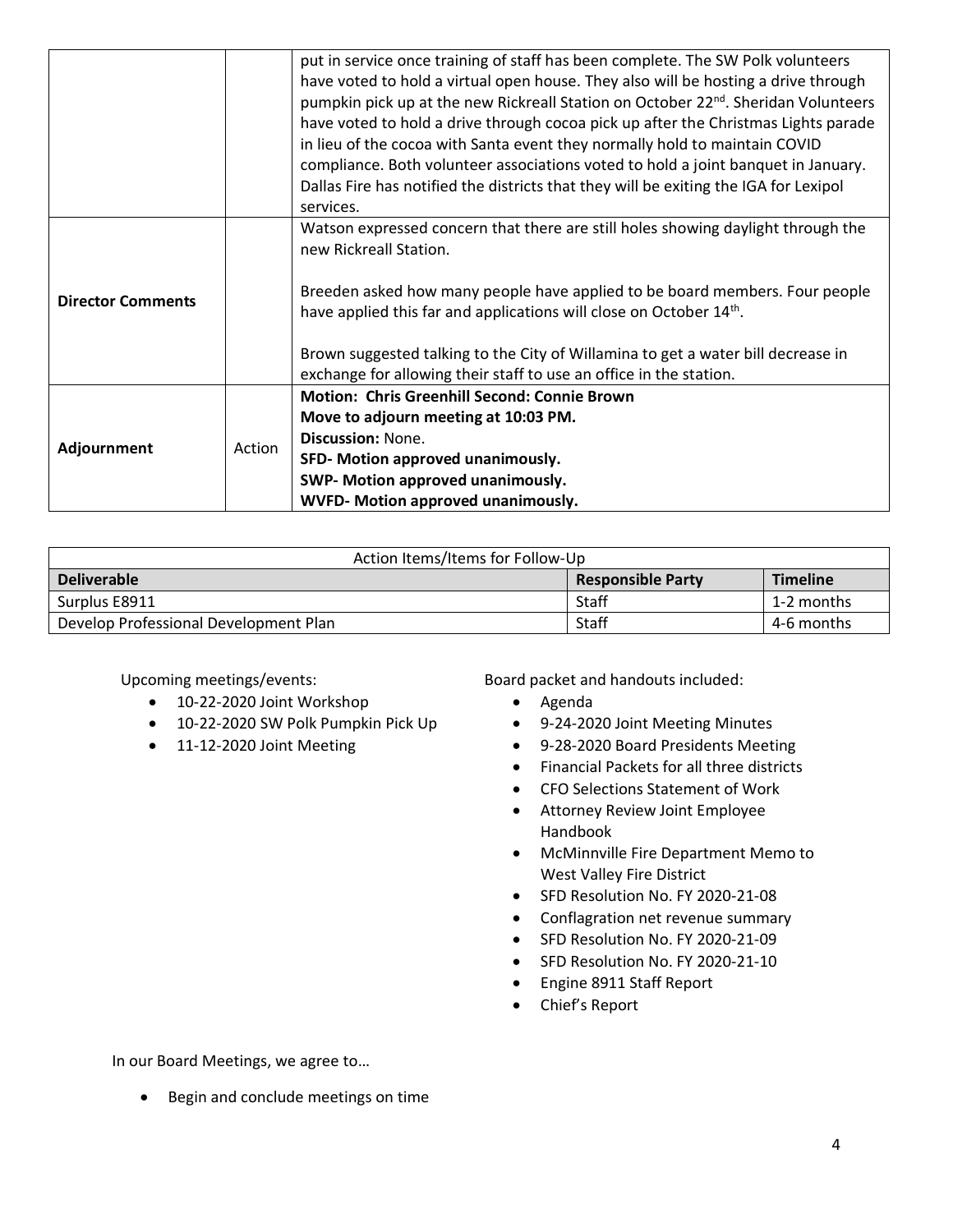- Be on time and come prepared to participate
- Be respectful, including:
	- o Keeping our cell phones silent
	- o Listening without interrupting when someone else is speaking
	- o Allowing for all to contribute to the discussion
	- o Honoring the Chair
- Follow Robert's Rules of Order for parliamentary procedures
- Honor confidentiality
- Have fun!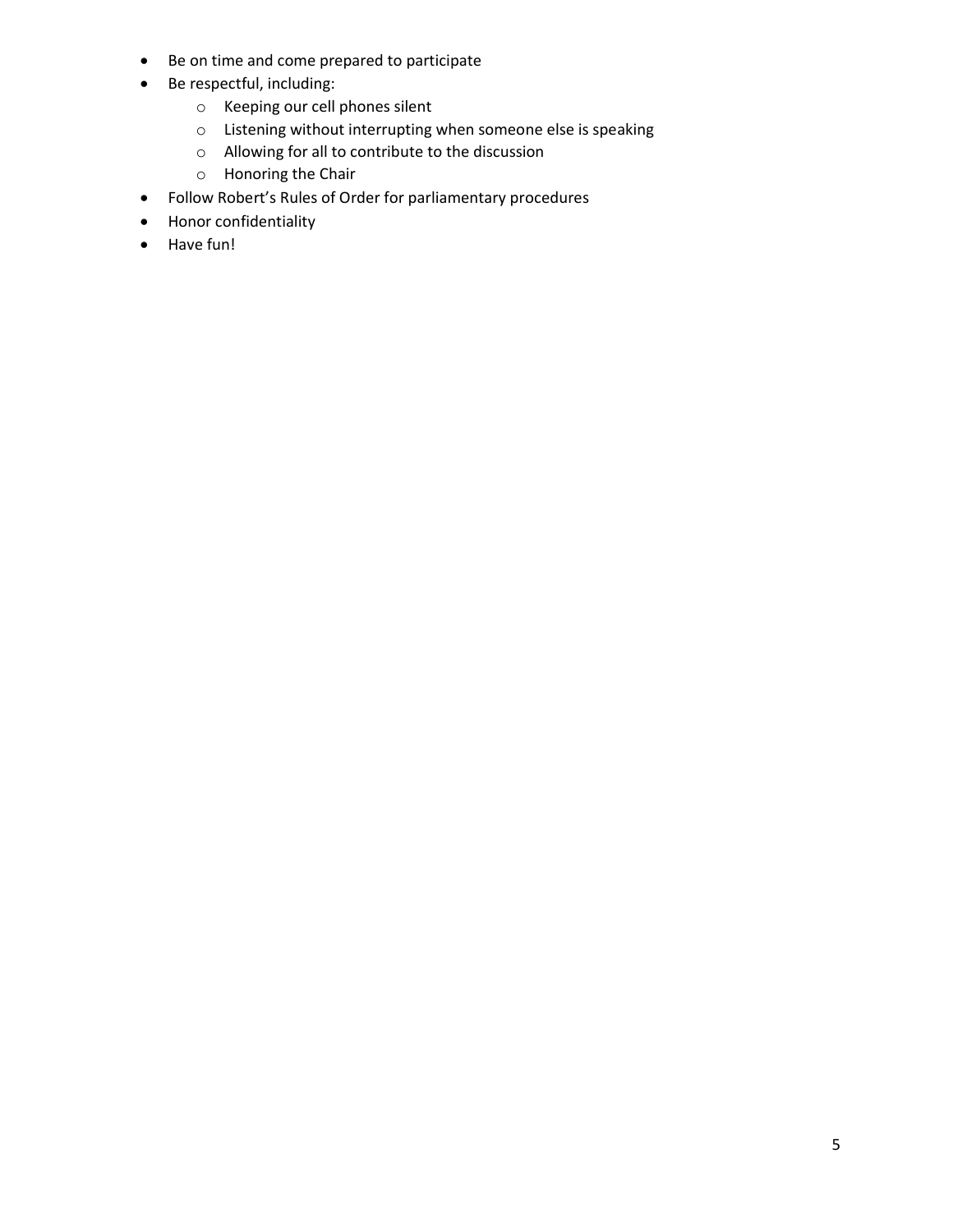## **SHERIDAN FIRE DISTRICT**



#### **RESOLUTION NO. FY 2020-21-11**

### A RESOLUTION ADOPTING A SUPPLEMENTAL BUDGET FOR FY 2020-2021

WHEREAS, Oregon Budget Law, under ORS 294.338(1), provides that money from unanticipated grants. gifts, bequests or devises that have been transferred to a municipal corporation in trust for a specific purpose may be lawfully expended after enactment of an appropriate resolution; and

WHEREAS, ORS 294.471 authorizes a supplemental budget without public hearing when the estimated expenditures differ by 10 percent or less from the most recent amended budget prior to the supplemental budget, the governing body may adopt the supplemental budget at a regular meeting, and fund budgets requiring an increase or a decrease in appropriations may be included pursuant to ORS 294.471; and

WHEREAS, the Sheridan Fire District has received conflagration funds from Oregon Department of Forestry, Sweet Creek, of \$21,010; and

WHEREAS, Oregon Budget Law, under ORS 294.338(1) allows the Sheridan Fire District to spend unanticipated money,

THEREFORE, BE IT RESOLVED by the Board of Directors of the Sheridan Fire District that the following appropriations be made:

| <b>GENERAL FUND</b>           | <b>BUDGET APPROPRIATION</b> | <b>INCREASE</b> | <b>ADJUSTED BUDGET</b> |
|-------------------------------|-----------------------------|-----------------|------------------------|
| Resources                     |                             |                 |                        |
| Miscellaneous Income          | \$2,592,074                 | \$21,010        | \$2,613,084            |
| Requirements                  |                             |                 |                        |
| Payroll                       |                             |                 |                        |
| <b>Admin Staff</b>            | \$669,511                   | \$1,451         | \$670,962              |
| Over Time                     | \$118,016                   | \$12,428        | \$130,444              |
| <b>Conflagration Expenses</b> | \$80,589                    | \$7,131         | \$87,720               |
|                               |                             |                 |                        |

PASSED BY THE Board of Directors of the Sheridan Fire District this the day of October 2020.

APPROVED AND SIGNED BY THE President of the Board of Directors of the Sheridan Fire District this the day of October 2020.

Tammara Heidt, Board President

Carol Harlan, Board Secretary